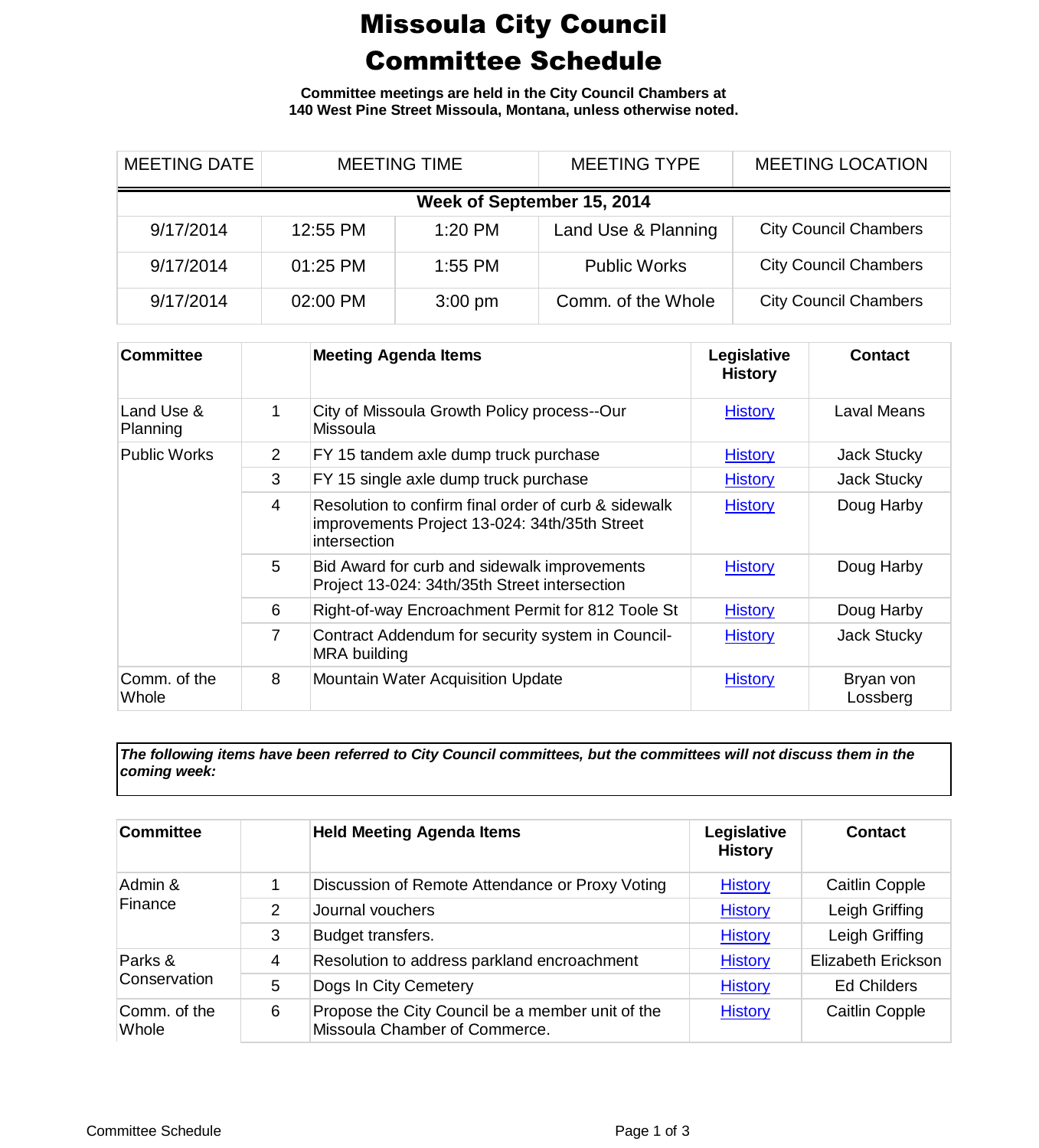## Missoula City Council Committee Schedule

**Committee meetings are held in the City Council Chambers at 140 West Pine Street Missoula, Montana, unless otherwise noted.**

|                         | $\overline{7}$ | Every Voice Engaged--A Municipal Gaming Tool to<br>engage the public in budget prioritization                                                                                          | <b>History</b> | <b>Caitlin Copple</b>              |
|-------------------------|----------------|----------------------------------------------------------------------------------------------------------------------------------------------------------------------------------------|----------------|------------------------------------|
|                         | 8              | Next Generation Broadband for City of Missoula &<br>Missoula County                                                                                                                    | <b>History</b> | Caitlin Copple,<br>Jason Wiener    |
|                         | 9              | i3 Teen Council discussion                                                                                                                                                             | <b>History</b> | Jason Wiener                       |
|                         | 10             | Updates from Council representatives on the Health<br>Board, Community Forum, Transportation Policy<br>Coordinating Committee, other boards and<br>commissions as necessary. (Ongoing) | <b>History</b> | <b>Marilyn Marler</b>              |
|                         | 11             | Update from Missoula Economic Partnership<br>President/CEO James Grunke                                                                                                                | <b>History</b> | <b>Marilyn Marler</b>              |
|                         | 12             | Bi-annual meeting with the Chamber of Commerce                                                                                                                                         | <b>History</b> | <b>Marilyn Marler</b>              |
|                         | 13             | Conference updates and information sharing                                                                                                                                             | <b>History</b> | <b>Marilyn Marler</b>              |
|                         | 14             | Missoula County Public Schools update--Smart<br>Schools 2020                                                                                                                           | <b>History</b> | Jason Wiener                       |
| Land Use &<br>Planning  | 15             | Annexation, (see separate list at City Clerk's Office<br>for pending annexations) (Ongoing in committee)                                                                               | <b>History</b> | Marty Rehbein                      |
|                         | 16             | Discussion of City planning issues with members of<br>the Planning Board.                                                                                                              | <b>History</b> | <b>Bob Jaffe</b>                   |
|                         | 17             | Adopt broadband standards for the City of Missoula                                                                                                                                     | <b>History</b> | Caitlin Copple and<br>Jason Wiener |
| Pub. Safety &<br>Health | 18             | Discuss plans to resolve natural gas-like odors in<br>Northside and Westside neighborhoods                                                                                             | <b>History</b> | Bryan von Lossberg                 |
|                         | 19             | Fire Department update.                                                                                                                                                                | <b>History</b> | Jason Diehl                        |
|                         | 20             | Safety aspects of management of the urban deer<br>population in the city of Missoula.                                                                                                  | <b>History</b> | Dick Haines, Jon<br><b>Wilkins</b> |
|                         | 21             | Discussion with Crime Victim Advocate Office.                                                                                                                                          | <b>History</b> | Jon Wilkins                        |
|                         | 22             | Air quality issues related to railroad operations in<br>and through Missoula.                                                                                                          | <b>History</b> | Dave Strohmaier                    |
|                         | 23             | Police Department update.                                                                                                                                                              | <b>History</b> | Mike Brady                         |
|                         | 24             | Health Department update.                                                                                                                                                              | <b>History</b> | Ellen Leahy                        |
| <b>Public Works</b>     | 25             | Resolution to change the speed limit on Reserve<br>Street between Brooks and 39th Street.                                                                                              | <b>History</b> | <b>Wayne Gravatt</b>               |
|                         | 26             | Review fence regulations                                                                                                                                                               | <b>History</b> | Jason Wiener                       |
|                         | 27             | Proposal to convert Orange Street between S. 1st<br>Street and S. 6th Street to three moving lanes and<br>two parking lanes                                                            | <b>History</b> | Alex Taft                          |
|                         | 28             | Review community traffic calming proposal for 5th<br>and 6th streets between Higgins and Russell                                                                                       | <b>History</b> | Alex Taft                          |
|                         | 29             | Energy/Fuel reduction policy review                                                                                                                                                    | <b>History</b> | Bryan von Lossberg                 |